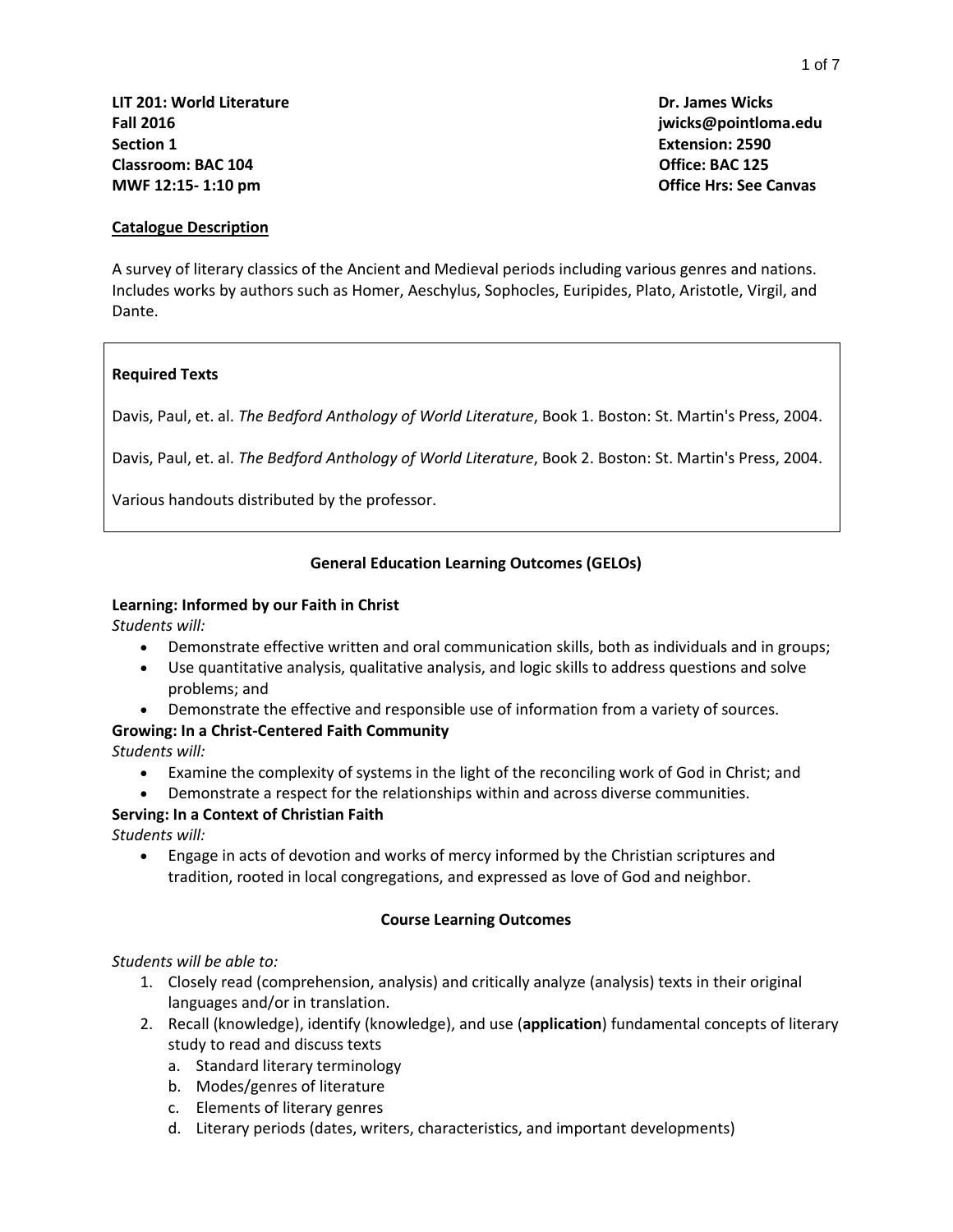- e. Extra-literary research
- 3. Connect (synthesis,) the works with their own lives and with the social, cultural, and historical contexts of the works and their authors.

## **PLNU Mission: To Teach ~ To Shape ~ To Send**

Point Loma Nazarene University exists to provide higher education in a vital Christian community where minds are engaged and challenged, character is modeled and formed, and service becomes an expression of faith. Being of Wesleyan heritage, we aspire to be a learning community where grace is foundational, truth is pursued, and holiness is a way of life.

## **Course Policies and Requirements**

**Attendance:** *Attendance is required. Missing class for other than medical emergencies or excused absences will affect your grade, as per the University Catalog.* Regular and punctual attendance at all classes is considered essential to optimum academic achievement. If the student is absent from more than 10 percent of class meetings, the faculty member has the option of filing a written report which may result in de-enrollment. If the absences exceed 20 percent, the student may be de-enrolled without notice. If the date of de-enrollment is past the last date to withdraw from a class, the student will be assigned a grade of W or WF consistent with university policy in the grading section of the catalog. See [Academic Policies](http://catalog.pointloma.edu/content.php?catoid=24&navoid=1581) in the (undergrad/graduate as appropriate) academic catalog.

**Class Preparation:** All assignments must be completed prior to the assigned due date and time. Some assignments will be discussed in class while others will be completed individually but not discussed.

**Class Participation:** *Regular* contributions to class discussion are expected, including but not restricted to discussions of weekly readings, related experiential exercises, and open dialogue. Despite the size of the class, I want everyone to feel compelled to share their thoughts on assigned readings. Enthusiastic and responsible participation in assigned group projects (in-class and outside of class) is expected of all.

**Late Paper Policy:** Hand in your assignment in on time. Otherwise, a late submission will be penalized: 1st) by a 1/3 drop of a letter grade on the due date if submitted after the class has started, 2nd) by a letter grade if submitted after class on the due date or delivered outside of class on the due date, and 3rd) by an additional letter grade for each day late following the assignment due date. Unless prearranged, assignments more than a week late will not be graded.

**E-Mail:** Please use e-mail for simple, logistical questions or clarifications. Write: "LIT 201" in the subject line. Allow 24 hours/ 1 business day for a reply.

**Cell phones and computers:** may be used for classroom related activities only.

**Public Discourse:** Much of the work we will do in this class is cooperative, by nature of the class discussions and general feedback given to written work and/projects; thus you should think of all your writing and speaking for and in class as public, not private, discourse. By continuing in this class, you acknowledge that your work will be viewed by others in the class.

**Inclusive Language:** *Because the Literature, Journalism, and Modern Language department recognizes the power of language, all public language used in this course, including written and spoken discourse, will be inclusive. This standard is outlined by all major academic style guides, including MLA, APA, and Chicago, and is the norm in university-level work.* These academic style guides provide background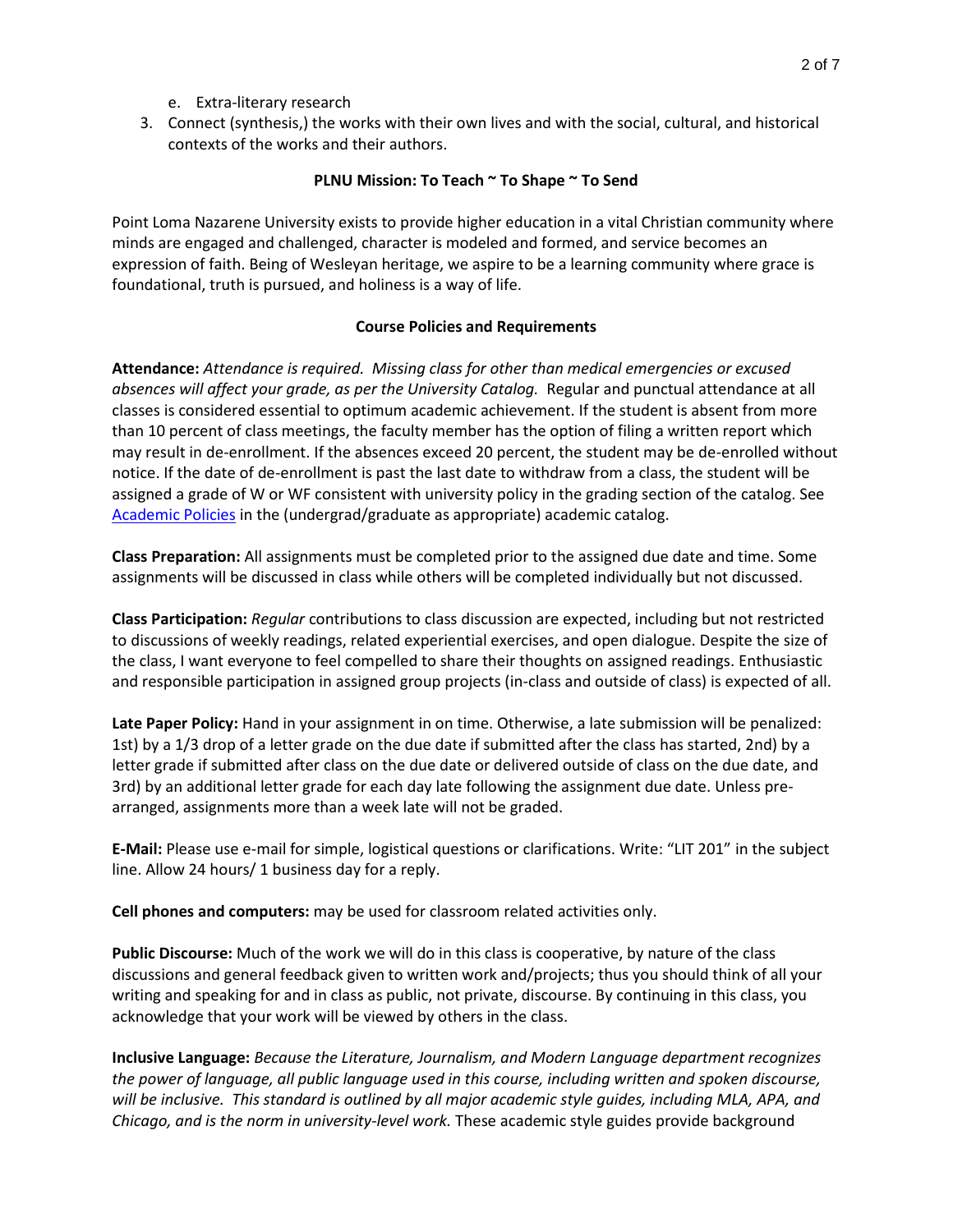information and good examples of how to maintain non-sexist language use in your writing.

**Academic Honesty/ Policy on Plagiarism**: Students should demonstrate academic honesty by doing original work and by giving appropriate credit to the ideas of others. As explained in the university catalog, academic dishonesty is the act of presenting information, ideas, and/or concepts as one's own when in reality they are the results of another person's creativity and effort. Violations of university academic honesty include cheating, plagiarism, falsification, aiding the academic dishonesty of others, or malicious misuse of university resources. A faculty member who believes a situation involving academic dishonesty has been detected may assign a failing grade for a) that particular assignment or examination, and/or b) the course following the procedure in the university catalog. Students may appeal also using the procedure in the university catalog. See [Academic Policies](http://catalog.pointloma.edu/content.php?catoid=24&navoid=1581#Academic_Honesty) for further information.

**Academic Accommodations:** While all students are expected to meet the minimum academic standards for completion of this course as established by the instructor, students with disabilities may request academic accommodations. At Point Loma Nazarene University, students must request that academic accommodations by filing documentation with the [Disability Resource Center](http://www.pointloma.edu/experience/offices/administrative-offices/academic-advising-office/disability-resource-center) (DRC), located in the Bond Academic Center. Once the student files documentation, the Disability Resource Center will contact the student's instructors and provide written recommendations for reasonable and appropriate accommodations to meet the individual needs of the student. See [Academic Policies](http://catalog.pointloma.edu/content.php?catoid=24&navoid=1581) in the (undergrad/graduate as appropriate) academic catalog.

**Final Examination:** *The published time for the final examination is one of the considerations when enrolling for a course. Students are expected to arrange their personal affairs to fit the examination schedule.* Successful completion of this class requires taking the final examination on its scheduled day. No requests for early examinations or alternative days will be approved.

**FERPA Policy:** In compliance with federal law, neither PLNU student ID nor social security number should be used in publicly posted grades or returned sets of assignments without student written permission. Also in compliance with FERPA, you will be the only person given information about your progress in this class unless you have designated others to receive it in the "Information Release" section of the student portal. See [Academic Policies](http://catalog.pointloma.edu/content.php?catoid=24&navoid=1581) in the (undergrad/ graduate as appropriate) academic catalog.

**LJML Department Policies:** available at thi[s link.](http://www.pointloma.edu/sites/default/files/filemanager/Literature_Journalism__Modern_Languages/LJML_Department_Syllabus_Statments_final_2016-17.pdf)

**PLNU Copyright Policy:** Point Loma Nazarene University, as a non-profit educational institution, is entitled by law to use materials protected by the US Copyright Act for classroom education. Any use of those materials outside the class may violate the law.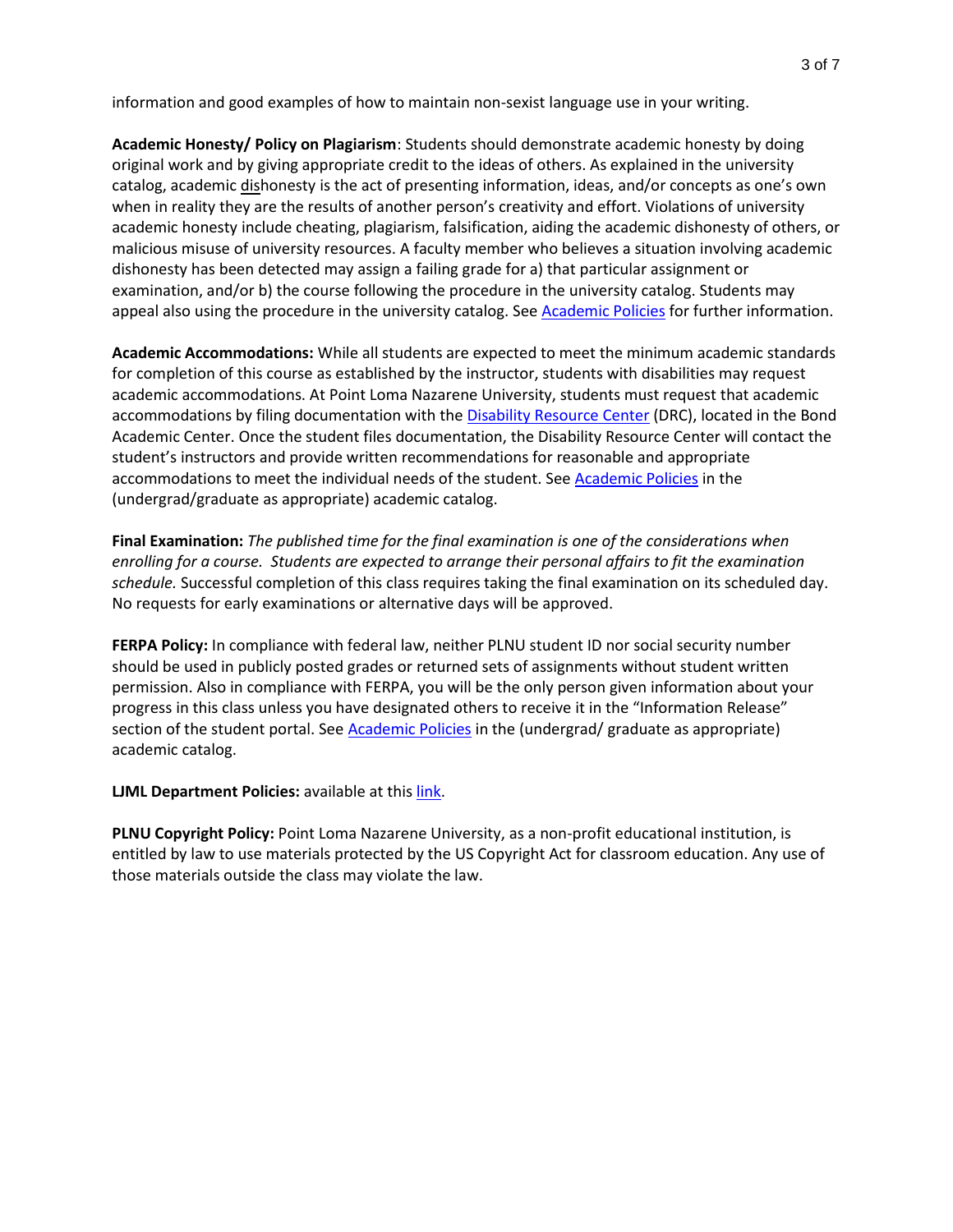#### **Grading Scale**

| 94-100   | A                                                                                                                                                                                                                |  |  |
|----------|------------------------------------------------------------------------------------------------------------------------------------------------------------------------------------------------------------------|--|--|
| 90-93    | A-                                                                                                                                                                                                               |  |  |
| 88-89    | $B+$                                                                                                                                                                                                             |  |  |
| 84-87    | B                                                                                                                                                                                                                |  |  |
| 80-83    | <b>B-</b>                                                                                                                                                                                                        |  |  |
| 78-79    | $C+$                                                                                                                                                                                                             |  |  |
| 74-77    | $\mathsf{C}$                                                                                                                                                                                                     |  |  |
| 70-73    | $C-$                                                                                                                                                                                                             |  |  |
| 60-69    | D                                                                                                                                                                                                                |  |  |
| $0 - 59$ | F                                                                                                                                                                                                                |  |  |
|          | Grading                                                                                                                                                                                                          |  |  |
| 20%      | class participation: 5% contribute to class discussions and complete unannounced assignments<br>5% class presentation (small group assignment)<br>10% one short film adaptation of text (small group assignment) |  |  |
| 10%      | quizzes (11 total, top 10 scores count for grade)                                                                                                                                                                |  |  |
| 10%      | expository paragraphs (1 page in length; 4 total)                                                                                                                                                                |  |  |
| 10%      | reflection papers (1 page in length, 5 total)                                                                                                                                                                    |  |  |
| 10%      | theme analysis essay (2 pages in length, 1 total)                                                                                                                                                                |  |  |
| 10%      | midterm exam                                                                                                                                                                                                     |  |  |
| 10%      | bibliography project                                                                                                                                                                                             |  |  |

20% final exam

### **Assignment Descriptions**

**Paper Format**: *An MLA formatted template is available for you to use in Canvas.* Papers are written in MLA Style. Hardcopy papers are stapled and all papers are typed and double-spaced. Submit assignments in black ink on 8.5"x11" white paper. Use a non-decorative 12-point font, such as Times New Roman, and use 1" margins. Please do not include title pages. Include page numbers. Use the MLA website or a current MLA style guide for style, grammar, format and citation questions.

#### **Presentation/ Lead Group Discussion**

*Objective***:** Lead a class presentation/ discussion of the assigned reading for 25 minutes of class time. A majority, if not all, of the presentation must be an explanation of the class reading and related relevant information (such as historical context). The presentation must include a film adaptation (see below), and each group member is expected to participate during the presentation in order to receive full credit.

*Form:* To be determined by group. Creativity is encouraged.

### **Film Adaptation – Part of the Group Discussion Assignment**

**Objective:** Produce a 5-7 minute (length strictly enforced) short film based on an approved selection of the course readings. Each group member is expected to participate in order to receive full credit. *Requirement for grade*: 1) Film Adaptation Summary, 1- 2 full pages.

*Form:* Digital file (including acting, sound, text, music, & dialogue) delivered to the professor.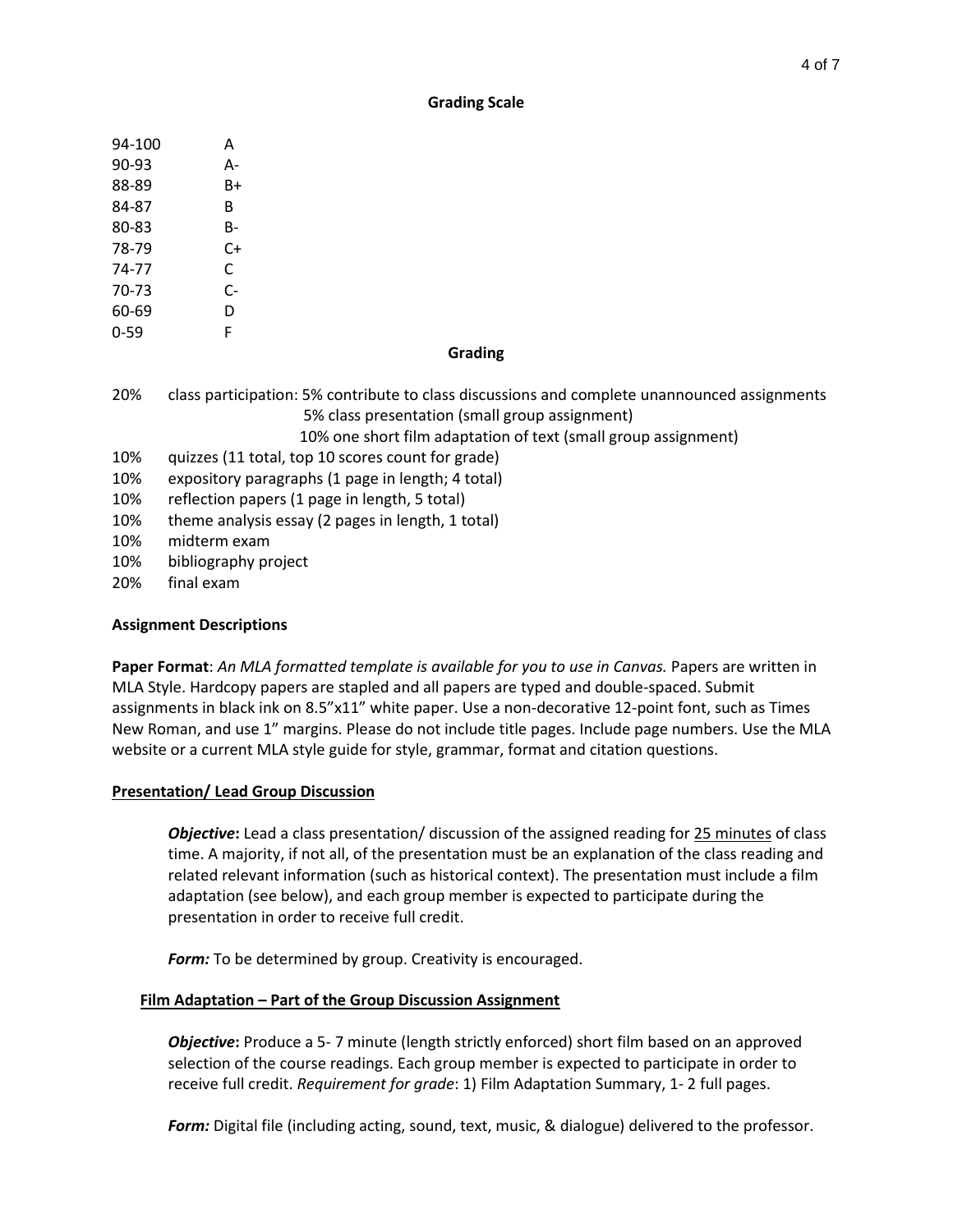#### **Expository Paragraphs (4 total)**

*Objective:* Write a one page, one paragraph argument *on a narrowly defined thesis* based on your assessment of the readings. Expository Paragraph prompts will be provided in-class during the class session before the Expository Paragraph is due. (For example, a prompt for an "Expository Paragraph" due on a Friday will be provided in class on the previous Wednesday.)

*Form:* 1 page (325-375 words including heading). Word count strictly enforced. No outside sources.

#### **Reflection Papers (5 total)**

*Objective:* Write a one page reflection on the reading assigned the day the reflection is due. (For example, "Reflection Paper 1" is due on 9/14, so the reflection will be on that day's reading: *The Iliad*, 381-420, Books 22 and 24.)

*Form:* 1 page (325-375 words including heading). Word count strictly enforced. No outside sources.

#### **Theme Analysis Essay**

*Objective:* Write an academic argument *on one narrowly defined topic* based on your assessment of the readings. See Theme Analysis Essay guidelines on Eclass.

*Form:* 2 pages (675-750 words including heading). Word count strictly enforced. No outside sources.

#### **Midterm and Final Examinations**

*Objective:* Use relevant examples from the lectures, readings, and films to respond to questions that take into account the content of the course.

*Form:* In-class, closed-note/book examinations include fill in the blank, matching, short answer, and essay questions.

#### **Bibliography Project**

*Objective:* Write a preliminary conclusion -- what you expect or hope to find in your research -based on (*choose one*) your assessment of a fictional character, theme analysis, author, or the historical context located in one of our assigned readings. Your preliminary conclusion will be written as one developed paragraph, ½ page of text, containing the rationale for your preliminary conclusion. Your preliminary conclusion will be followed by an annotated bibliography, in MLA format, written according to the rhetorical précise model. *Requirement for grade*: 1) Bibliography Proposal, 1 page; 2) topic approval by the professor.

*Form:* Printed hard copy, 3-4 pages. MLA style. Refer to rhetorical précise handout. Minimum 6 sources. No online sources. Photocopy the first page of each source. Staple photocopied pages to your annotated bibliography.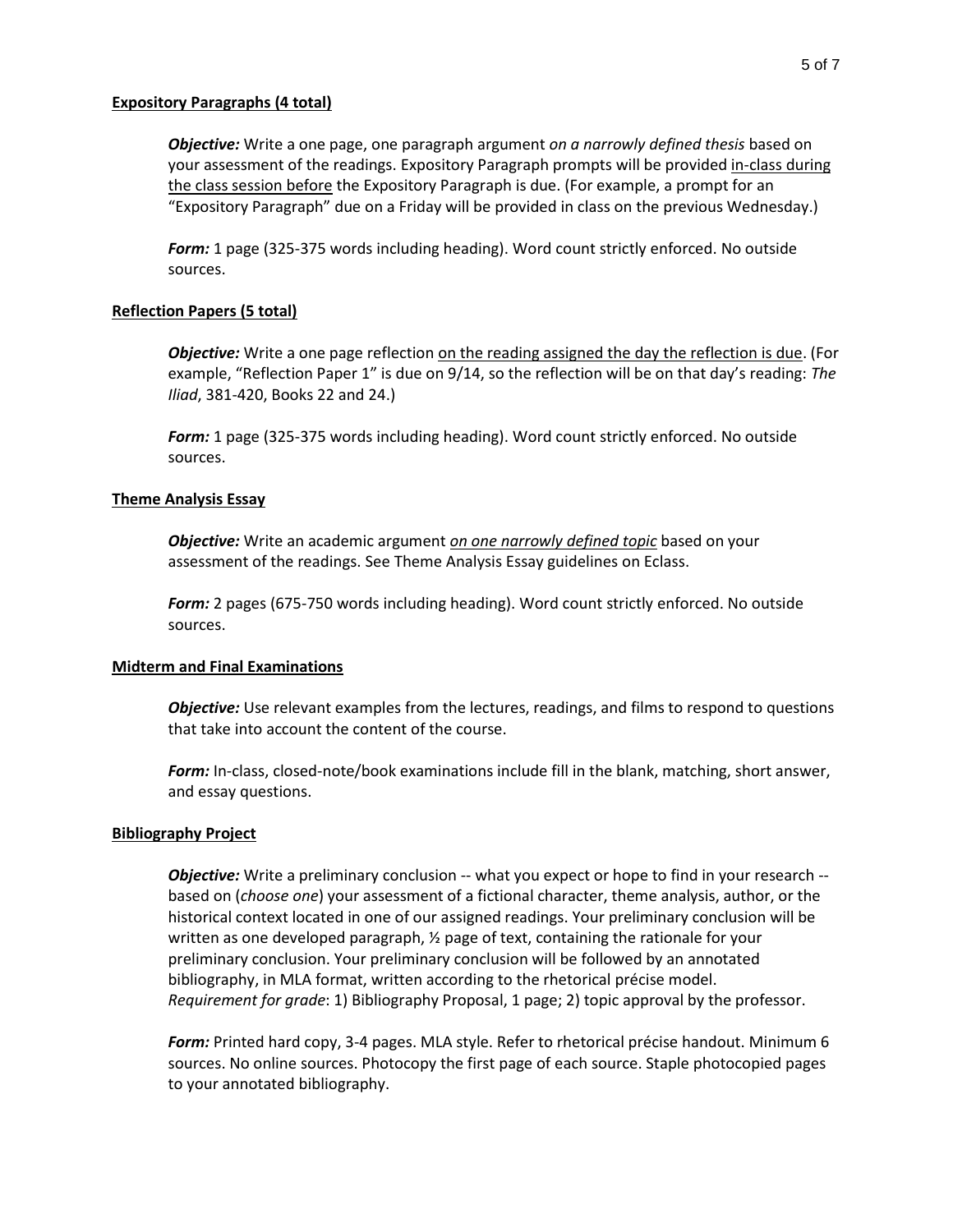# **Evaluation of Papers and Quiz/ Exam/ Essay Questions**

The following questions will be considered when papers are evaluated and graded. All questions may not be relevant to each assignment.

- Does the paper fulfill the assignment objective?
- Does the paper make an argument?
- Is the claim clear and plausible? Is it stated and contextualized effectively?
- Is there sufficient and relevant evidence to ground the claim?
- Does the paper effectively select and use material from the course readings to support and validate the analysis? Does it summarize, paraphrase, and quote effectively?
- Does the paper use all relevant details from the readings both to support the claim and to provide a context for the case being made? Does it ignore material that should be taken into account?
- Does the paper demonstrate an awareness of how the argument being proposed fits into the larger set of claims made about the topic in our course readings?
- Does the paper work through the complexities of the material (as opposed to oversimplifying or overgeneralizing)?
- Is the paper well organized?
- Does it cite material from the sources using MLA documentation style?
- Are there sentence structure problems or grammatical errors that interfere with the meaning?

# **Evaluation Standards**

• An "A" essay demonstrates excellent work. It has something to say and says it well. It develops its argument clearly and consistently, demonstrating a complex understanding of the assignment, and does so using varied sentence structure. It often rises above other essays with particular instances of creative or analytical sophistication. There may be only minor and/or occasional grammatical errors.

• A "B" essay demonstrates good work. It establishes a clear claim and pursues it consistently, demonstrating a good understanding of the assignment. There may be some mechanical difficulties, but not so many as to impair the clear development of the main argument. While a "B" essay is in many ways successful, it lacks the originality and/or sophistication of an "A" essay.

• A "C" essay demonstrates adequate work. It establishes an adequate grasp of the assignment and argues a central claim. In addition, the argument may rely on unsupported generalizations or insufficiently developed ideas. It may also contain grammatical errors.

• Work that earns a grade of "D" or "F" is often characterized by the following problems: it fails to demonstrate an adequate understanding of the assignment; it fails to articulate an adequate argument; and/or it contains significant grammatical problems.

| Week | Date | <b>Schedule</b>                  | <b>Assignment Due</b>     |
|------|------|----------------------------------|---------------------------|
|      | 8/30 | T Introduction                   |                           |
|      | 8/31 | W Epic of Gilgamesh, 55-74       |                           |
|      | 9/2  | F Quiz, Epic of Gilgamesh, 75-91 | F: Expository Paragraph 1 |

# **Course Schedule** *Subject to Change*